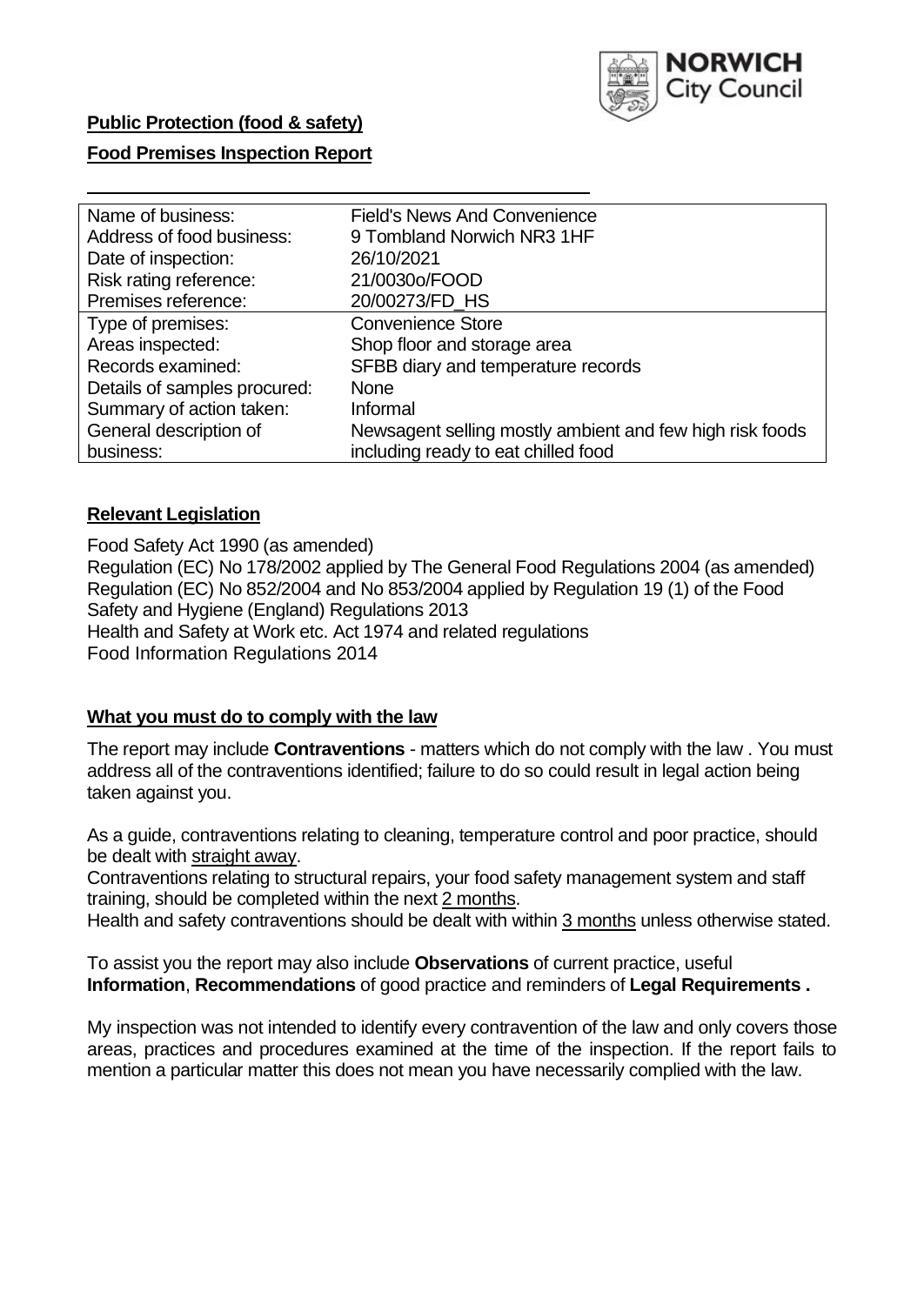# **YTERAS QOOR**

## How we calculate your Food Hygiene Rating:

produce your overall food hygiene rating are shown in the table. was observed and the score you have been given. Details of how these scores combine to confidence in management/control procedures. Each section begins with a summary of what the hygiene rating: 1. food hygiene and safety procedures, 2. structural requirements and 3. The food safety section has been divided into the three areas which you are scored against for

| <b>Your Worst score</b>                    | g.       | 0 L             |    | 0 <sup>L</sup>   | <b>SL</b> |                | 0 <sub>z</sub> |                |     |  |
|--------------------------------------------|----------|-----------------|----|------------------|-----------|----------------|----------------|----------------|-----|--|
| <b>Your Total score</b>                    | $SL - 0$ | 0Z<br>$0E - 9Z$ |    |                  | $95 - 40$ |                | $09 - 9b$      |                | 09< |  |
|                                            |          |                 |    |                  |           |                |                |                |     |  |
| Confidence in management & control systems |          | $\mathbf{0}$    | g. | 0 L              | <b>S</b>  | 0 <sup>z</sup> | 0 <sup>o</sup> |                |     |  |
| Structure and Cleaning                     |          | 0               | G. | 0 <sup>L</sup>   | SL        | 0 <sub>z</sub> | SZ.            |                |     |  |
| Food Hygiene and Safety                    |          |                 |    | 0                | S         | 0 <sub>k</sub> | SL             | 0 <sub>z</sub> | SZ. |  |
| Compliance Area                            |          |                 |    | <b>You Score</b> |           |                |                |                |     |  |

 $\epsilon$ 

 $\zeta$ 

 $\overline{0}$ 

 $\mathbf{L}$ 

 $\boldsymbol{v}$ 

Your Food Hygiene Rating is 4 - a good standard

 $\mathsf{S}$ 



**Your Rating is**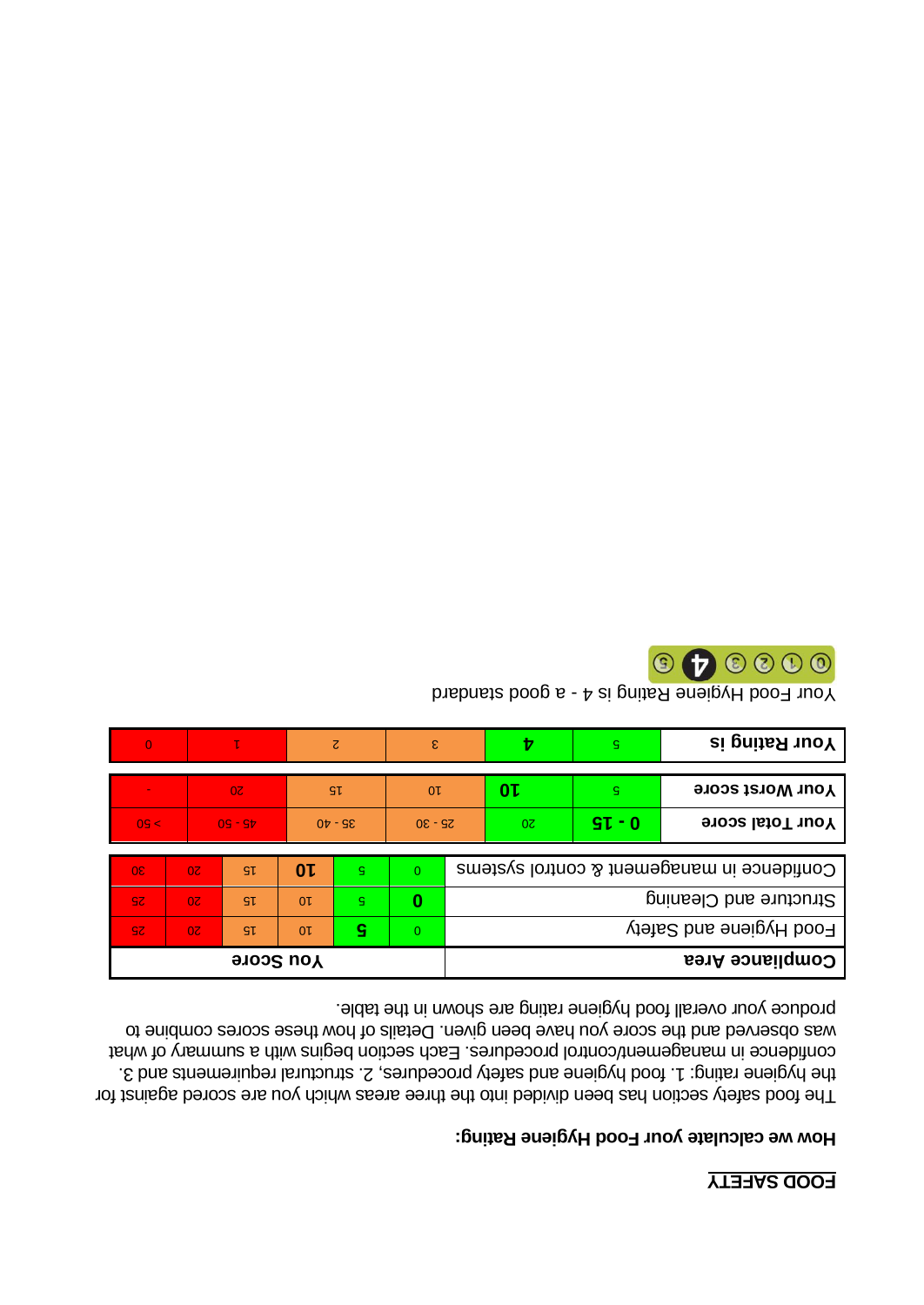## **1. Food Hygiene and Safety**

Food hygiene standards are high. You demonstrated a very good standard of compliance with legal requirements. Some minor contraventions require your attention. **(Score 5)** 

## Contamination risks

**Recommendation** Keep packaged raw meat (bacon) separate from packaged ready to eat food (such as sandwiches).

**Observation** All foods are pre-packaged.

#### Hand-washing

**Contravention** The following indicated that hand-washing was not suitably managed:

• The bottle of hand soap needed to be replaced

#### Temperature Control

**Recommendation** Use the infrared thermometer to check temperatures rather than relying on the equipment settings.

## **2. Structure and Cleaning**

The structure facilities and standard of cleaning and maintenance are all excellent and you demonstrated full compliance with the law. There is evidence of effective pest control and procedures are in place to rectify any problems as they arise. There is good provision for waste disposal. **(Score 0)** 

#### Cleaning Chemicals / Materials / Equipment and Methods

**Observation** I was pleased to see that the premises was kept clean and that your cleaning materials, methods and equipment were able to minimise the spread of harmful bacteria between surfaces.

#### **Maintenance**

**Observation** You are maintaining the premises in good condition.

Pest Control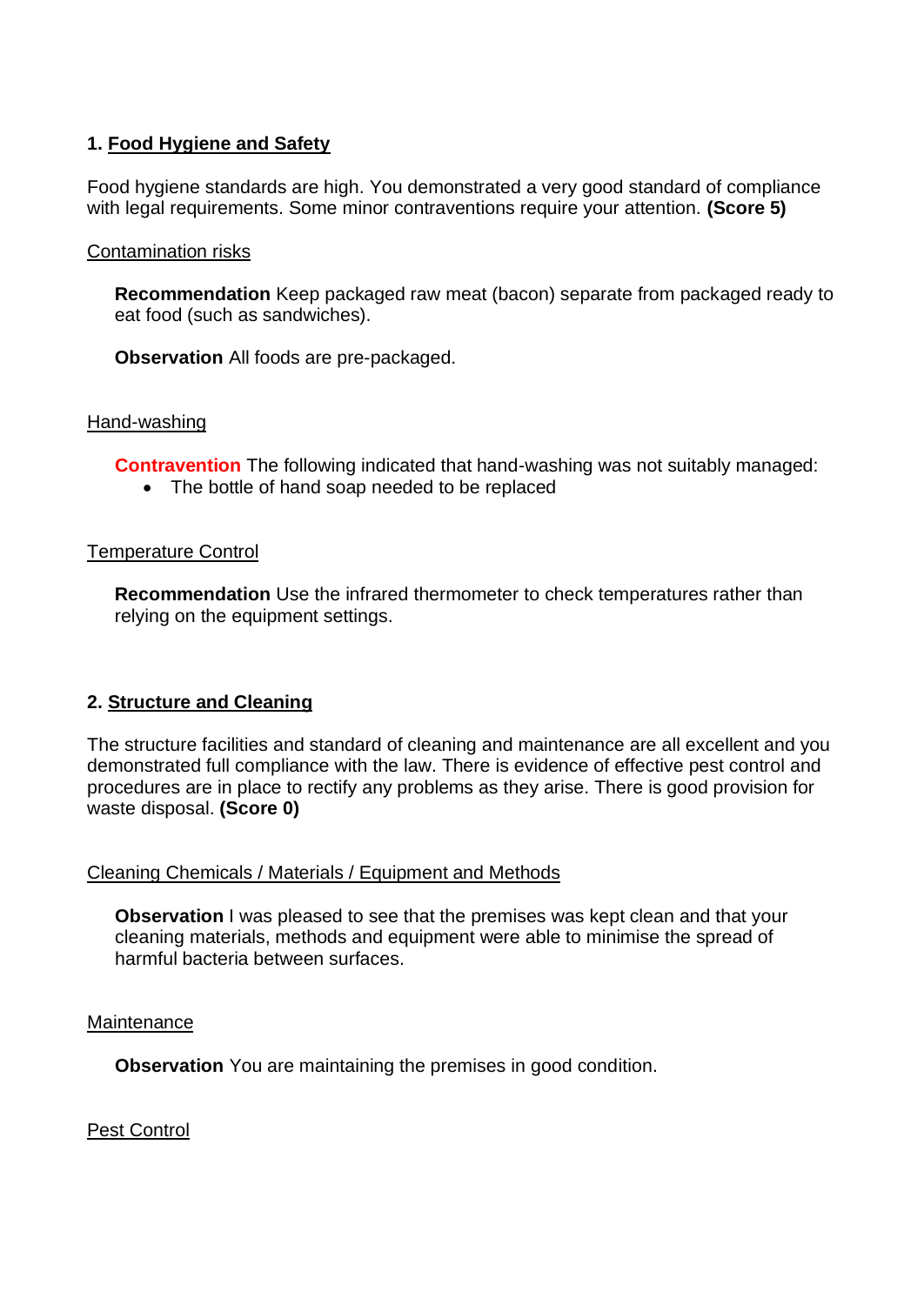**Observation** I was pleased to see that the premises was proofed against the entry of pests and that pest control procedures were in place.

#### **3. Confidence in Management**

There are generally satisfactory food safety controls in place although there is evidence of some non-compliance with the law. The contraventions require your attention. **(Score 10)** 

#### Food Hazard Identification and Control

**Contravention** The Safe Methods are missing from your Safer Food Better Business pack. Only the diary pages were available.

Information You can download or buy a new Safer Food Better Business retail pack via our website<www.norwich.gov.uk/sfbb>

#### Proving Your Arrangements are Working Well

completed on the day they are carried out.<br>Training **Contravention** The opening and closing checks in the diary, and the temperature monitoring records had been completed a week in advance. These should only be

**Contravention** Staff should be retrained in when to complete the opening/closing checks and temperature monitoring records.

## **HEALTH, SAFETY AND WELFARE**

#### Matters of evident concern

**Contravention** The stairs to the first floor by design are very steep, have alternating tread and limited head-room. However there are other matters which increase the likelihood that a person may trip or fall on the stairs, including: the nosing is not defined, the handrails do not extend the length of the steps (switch from side to side).

**Legal requirement** Employees are required to ensure the health, safety and welfare of their employees so far as is reasonably practicable. They are also required to assess the risks to employees' health and safety and put in place preventative and protective measures to control those risks.

**Recommendation** Highlight the nosing to the steps in a contrasting colour to improve visibility and provide continuous handrails to both sides of the stairs.